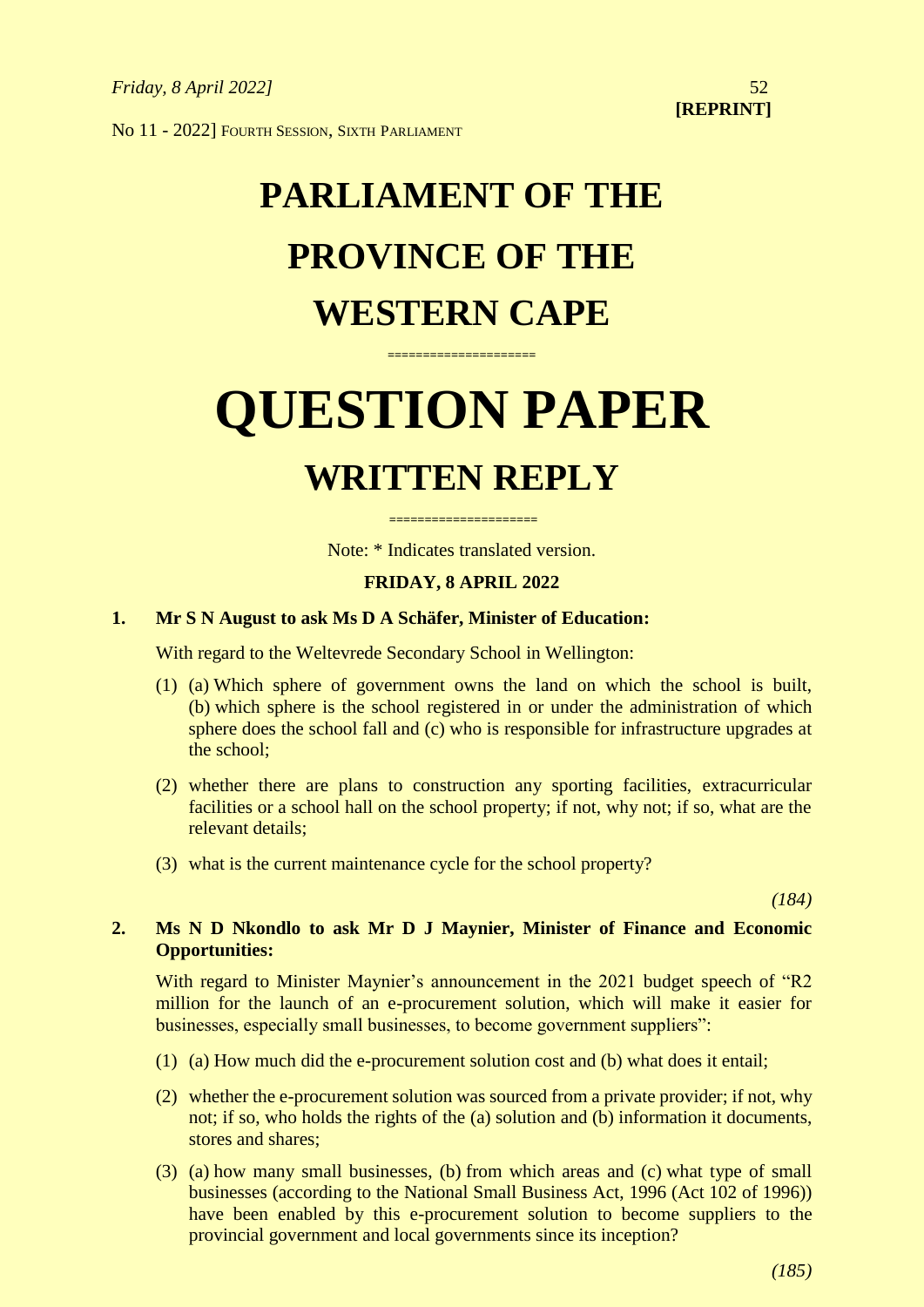## **3. Mr A Lili to ask Mr T A Simmers, Minister of Human Settlements:**

- (1) (a) What is the number of temporary relocation areas (TRAs) that have been established in the province during the (i) fourth, (ii) fifth and (iii) sixth administration, (b) what is the number of (i) families and (ii) individuals who have been relocated to TRAs during each administration and (c)(i) what were the reasons for the establishment of each TRA and (ii) what is the number of families and individuals who stay in each;
- (2) (a) what are the (i) plans and (ii) time frames to allocate houses to all individuals in the TRAs and (b)(i) what is the budget needed for this?

*(186)*

#### **4. Mr M Kama to ask Ms A J D Marais, Acting Minister of Community Safety:**

With reference to remarks made by the Chairperson of Standing Committee on Community Safety during the debate on the 2022 budget that the Department of Community Safety is planning to roll out the initial procurement of 3 000 LEAP officers:

Whether there are plans to recruit more LEAP officers; if not, why not; if so, (a) what are the relevant details and (b) how many LEAP officers will be recruited over the MTEF?

*(187)*

# **5. Mr M Kama to ask Ms A J D Marais, Acting Minister of Community Safety:**

- (1) (a) What (i) is the number and (ii) are the details of the court cases that have been monitored by the Court Watching Brief Programme in (aa) 2019, (bb) 2020, (cc) 2021 and (dd) 2022 to date and (b) of these, (i) how many were dismissed and thrown out of court and (ii) how many were reinstated and successfully concluded because of the intervention of the programme;
- (2) whether the Court Watching Brief Programme has monitored the cases of certain persons, whose name has been furnished to her Department for the purpose of her reply; if not, why not; if so, what are the relevant details?

*(188)*

# **6. Ms N D Nkondlo to ask Mr D J Maynier, Minister of Finance and Economic Opportunities:**

With regard to Wesgro's work on the export of mussels to Russian market:

- (1) (a) What is the value of the market and (b) when did it come into effect;
- (2) whether the Western Cape has benefited in any way from this market in the sixth administration; if not, why not; if so, what are the relevant details;
- (3) whether the Province has conducted any other business with the Russian market; if not, why not; if so, what are the relevant details?

*(189)*

## **7. Mr P Marran to ask Mr A W Bredell, Minister of Local Government, Environmental Affairs and Development Planning:**

With regard to the occupation of nature reserves by informal settlements dwellers:

(1) What are his Department and CapeNature's preliminary plans for the Driftsands nature reserves;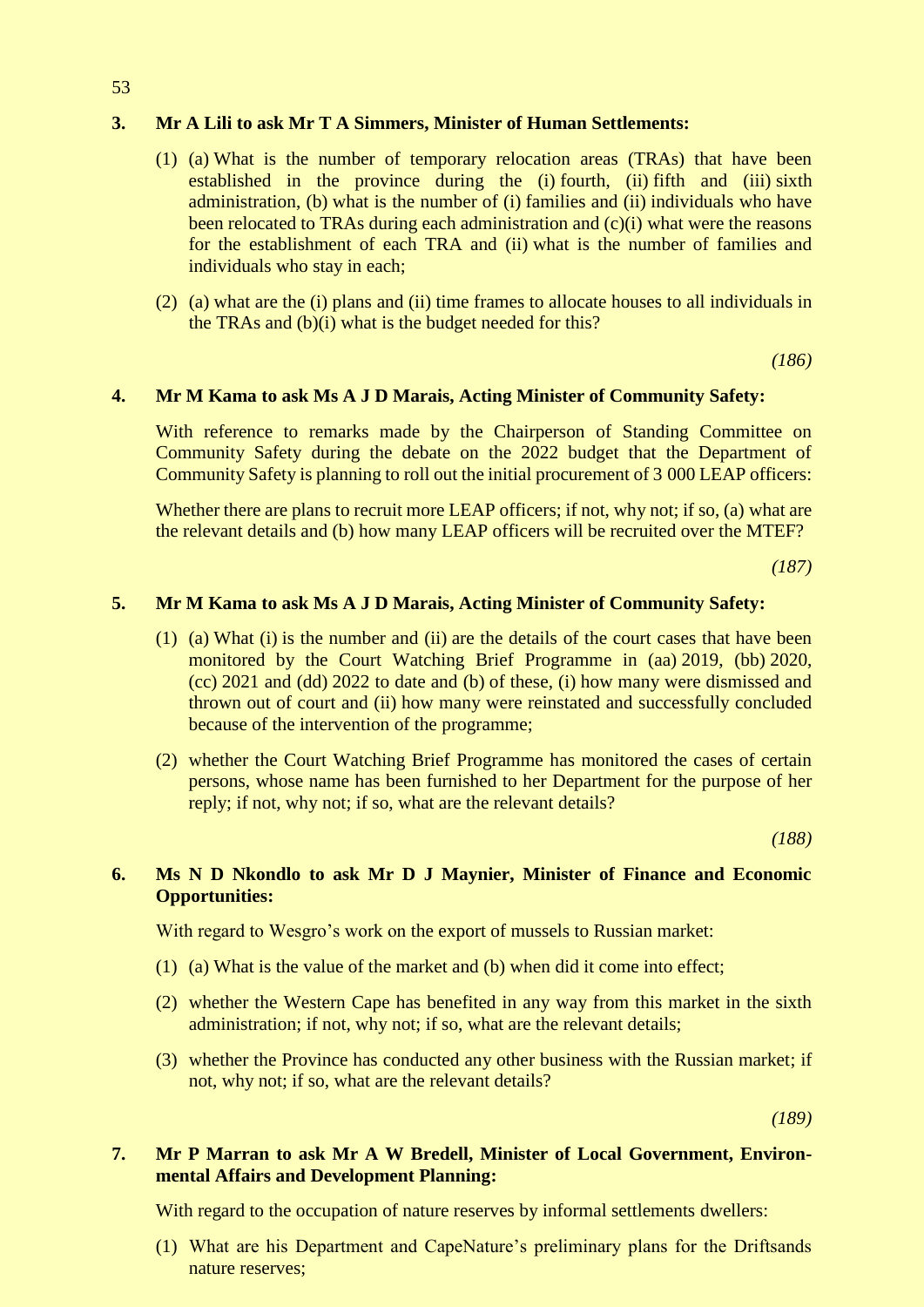(2) whether there are plans to relocate the occupiers to other areas; if not, why not; if so, what are the relevant details?

*(190)*

# **8. Ms N D Nkondlo to ask Mr D J Maynier, Minister of Finance and Economic Opportunities:**

With reference to his reply to question 15 of 9 July 2021:

- (1) Whether a copy of the Western Cape Growth Strategy can be made available;
- (2) whether the review referred to in the reply has been completed; if not, why not; if so, (i) what are the relevant details and (ii) can a copy of the "Township Economic Growth Strategy" and the report of the review be made available?

*(191)*

#### **9. Mr C M Dugmore to ask Mr A R Winde, Premier:**

With reference to the broader benefit of Leeuwenhof mentioned during deliberations on the Premier's 2022 budget:

- (1) (a) How many fundraising functions took place at the Premier's official residence in (i) 2020, (ii) 2021 and (iii) 2022 to date, (b) what are the details of these functions, (c) what are the names of the hosting organisations and (d) how much was generated per function;
- (2) (a)how many private functions have taken place at his residence in (i) 2020, (ii) 2021 and (iii) 2022 to date, (b) what are the details of these functions and (c) what are the names of the hosting organisations;
- (3) what criteria are followed to select (a) NPOs and (b) other organisations to host private and fundraising functions at his residence?

*(192)*

#### **10. Ms N G Bakubaku-Vos to ask Ms S G Fernandez, Minister of Social Development:**

(a) What is the social worker-to-population ratio in the province, (b) what is the breakdown per (i) municipality and (ii) suburb, (c) what is the number of vacancies for social workers in the province and (d) what is the number of unemployed social work graduates in the province, including those who received bursaries from her Department?

*(193)*

#### **11. Ms N D Nkondlo to ask Mr D G Mitchell, Minister of Transport and Public Works:**

With regard to the operating licensing process of the Provincial Regulatory Entity (PRE) for minibus taxis:

- (1) (a) What is the prescribed turnaround time for the PRE to conclude an application for an operating licence and (b) what is the relevant statute guiding this;
- (2) whether the PRE has always adhered to this standard in processing applications for operating licences; if not, why not; if so, what are the relevant details;
- (3) (a) what is the number of minibus taxi operating licences (i) approved and (ii) renewed during the (aa) fourth, (bb) fifth and (cc) sixth administration and (b)(i) what are the details of the areas and routes that were approved or renewed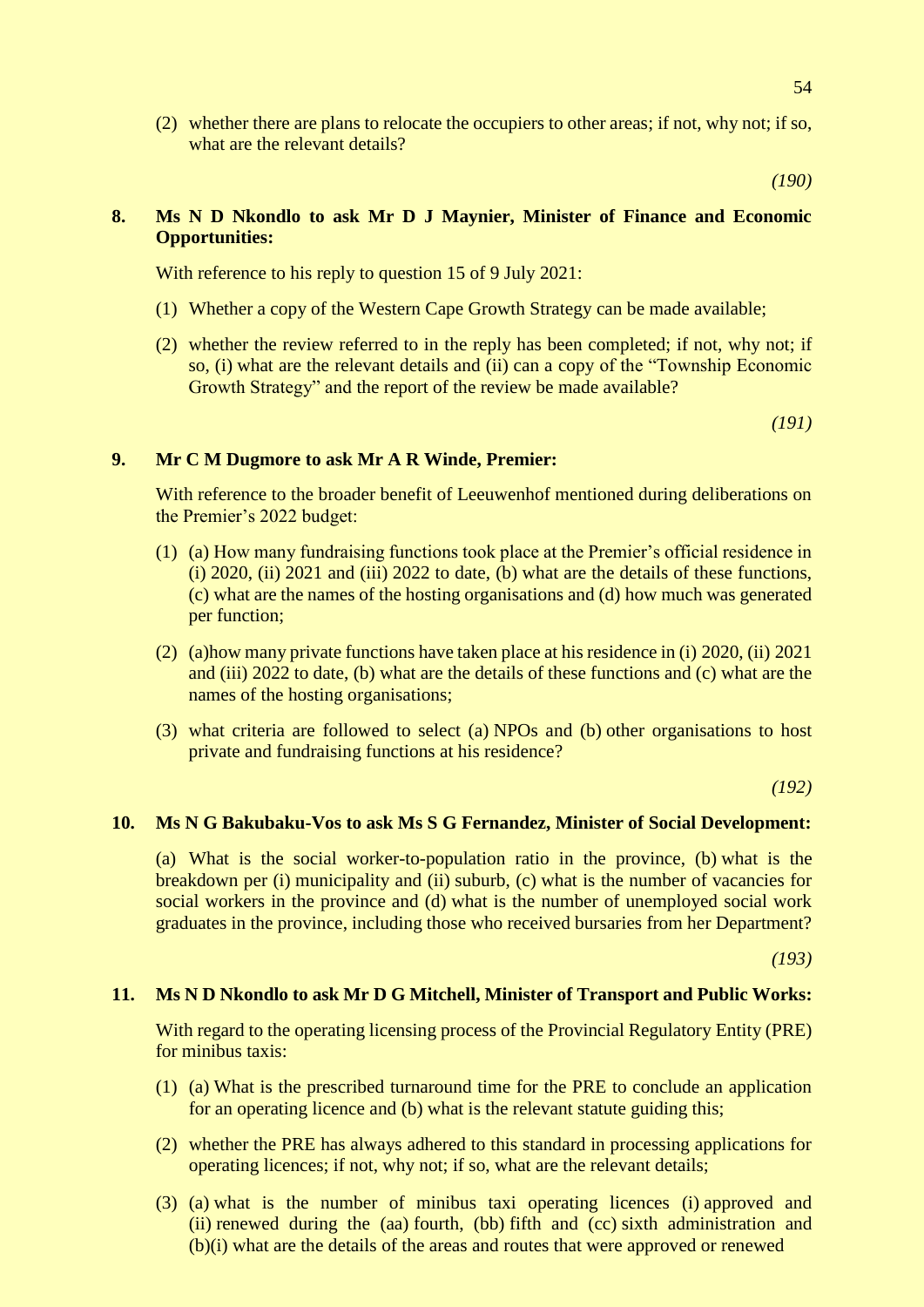versus the total number of applications received and (ii) what are the reasons for those applications that were not approved;

- (4) what is the total number of minibus taxi operating licences that are currently in operation or in use per region or municipality;
- (5) what is the total number of minibus taxi operating licences that are in operation per taxi association that are registered with the Provincial Taxi Registrar;
- (6) what is the assessment criteria utilised by the PRE to decide on the approval or not for minibus taxi operating licences?

*(194)*

#### **12. Ms N D Nkondlo to ask Mr D G Mitchell, Minister of Transport and Public Works:**

- (1) (a) How much is the funding provided to subsidise Golden Arrow Bus Services, (b)(i) what is the subsidy agreement and (ii) can a copy of the agreement be made available and (c) what is the PFMA regulations governing this relationship between the provincial government and Golden Arrow Bus Services;
- (2) what is the current financial performance of (a) MyCiTi in the City of Cape Town and (b) Go George in the George Municipality and (c) can the copies of the latest audited financial statements of both companies be made available?

*(195)*

#### **13. Ms P Z Lekker to ask Ms A J D Marais, Minister of Cultural Affairs and Sport:**

(a) What programmes does her Department have to honour and celebrate liberation struggle heroes and heroines, (b) how many of those from the province have been honoured between 2009 and 2022 and (c)(i) what are the details of the honours bestowed on them and (ii) what criteria are followed to select them?

*(196)*

#### **14. Mr M Kama to ask Ms A J D Marais, Acting Minister of Community Safety:**

(a) What is the number of mass shootings that have taken place over the past 30 months in the province, (b) what is the breakdown of these shootings per (i) month and (ii) area and (c) what (i) is the number of casualties, (ii) are the injuries and (iii) are the motives for the shootings?

*(197)*

#### **15. Mr R D Mackenzie to ask Ms S G Fernandez, Minister of Social Development:**

In relation to the backlog in medical assessments for temporary disability grants:

- (1) Whether Sassa has informed her Department of any backlogs in medical assessments in the province; if so, (a) how many backlogged cases are there currently and (b) did Sassa give an indication when these backlogs will be cleared;
- (2) whether Sassa has engaged her Department for support in clearing the backlogs; if so, what are the relevant details?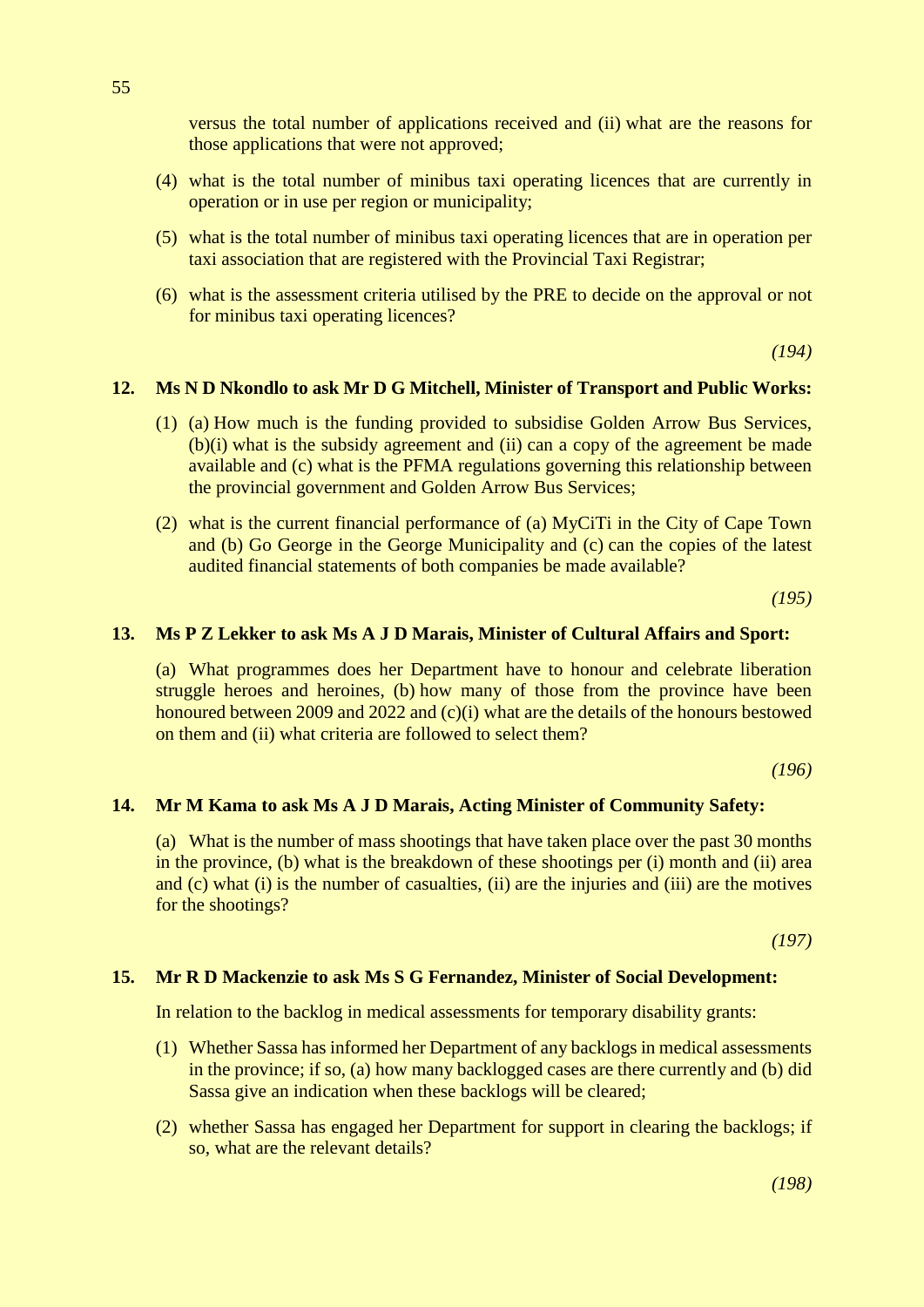#### **16. Mr D America to ask Mr D G Mitchell, Minister of Transport and Public Works:**

With regard to the Department's management of its assets across their life cycles:

- (1) (a) What progress has been made with the integration and development of the Department's Asset Register, (b) at what stage is his Department with the development and implementation of the eMerge asset management platform;
- (2) whether his Department has any other maintenance backlogs for fixed assets, apart from road infrastructure; if so, (a) has the backlog grown or become smaller and (b) what impact did the COVID-19 pandemic have on addressing the maintenance of the Department's assets?

*(199)*

#### **17. Mr R I Allen to ask Ms A J D Marais, Acting Minister of Community Safety:**

With respect to the Family, Children and Sexual Offences (FCS) Unit of the SAPS:

- (1) For every police station in the Western Cape, (a) what is the average waiting time an alleged rape victim would have to wait before FCS members arrive at the specific station where the victim lodged the case and (b) how many FCS members have been trained specifically to deal with sexual offences;
- (2) whether there are annual assessments mandatory for the members working in the unit; if so, what are the relevant details;
- (3) (a) what is the current number of members per unit in the province and (b) to which stations are each of the 25 FCS units allocated?

*(200)*

#### **18. Ms M M Wenger to ask Mr D G Mitchell, Minister of Transport and Public Works:**

What provincial infrastructure is located in (a) ward 45 and (ii) ward 68 of the City of Cape Town?

*(201)*

#### **19. Ms M M Wenger to ask Ms D A Schäfer, Minister of Education:**

(a) Which schools serve the communities in (i) ward 45 and (ii) ward 68 of the City of Cape Town and (b) what is the pass rate of each of these schools?

*(202)*

#### **20. Ms M M Wenger to ask Ms D A Schäfer, Minister of Education:**

(a) Which registered ECDs serve the communities in (i) ward 45 and (ii) ward 68 of the City of Cape Town and (b) what support does her Department provide to these ECDs?

*(203)*

#### **21. Mr C M Dugmore to ask Mr A R Winde, Premier:**

With regard to the Western Cape Government's broadband rollout that has been ongoing for approximately 10 years:

(1) (a) What is the number of sites per (i) municipality and (ii) ward (including the ward number) in each municipality in the province;